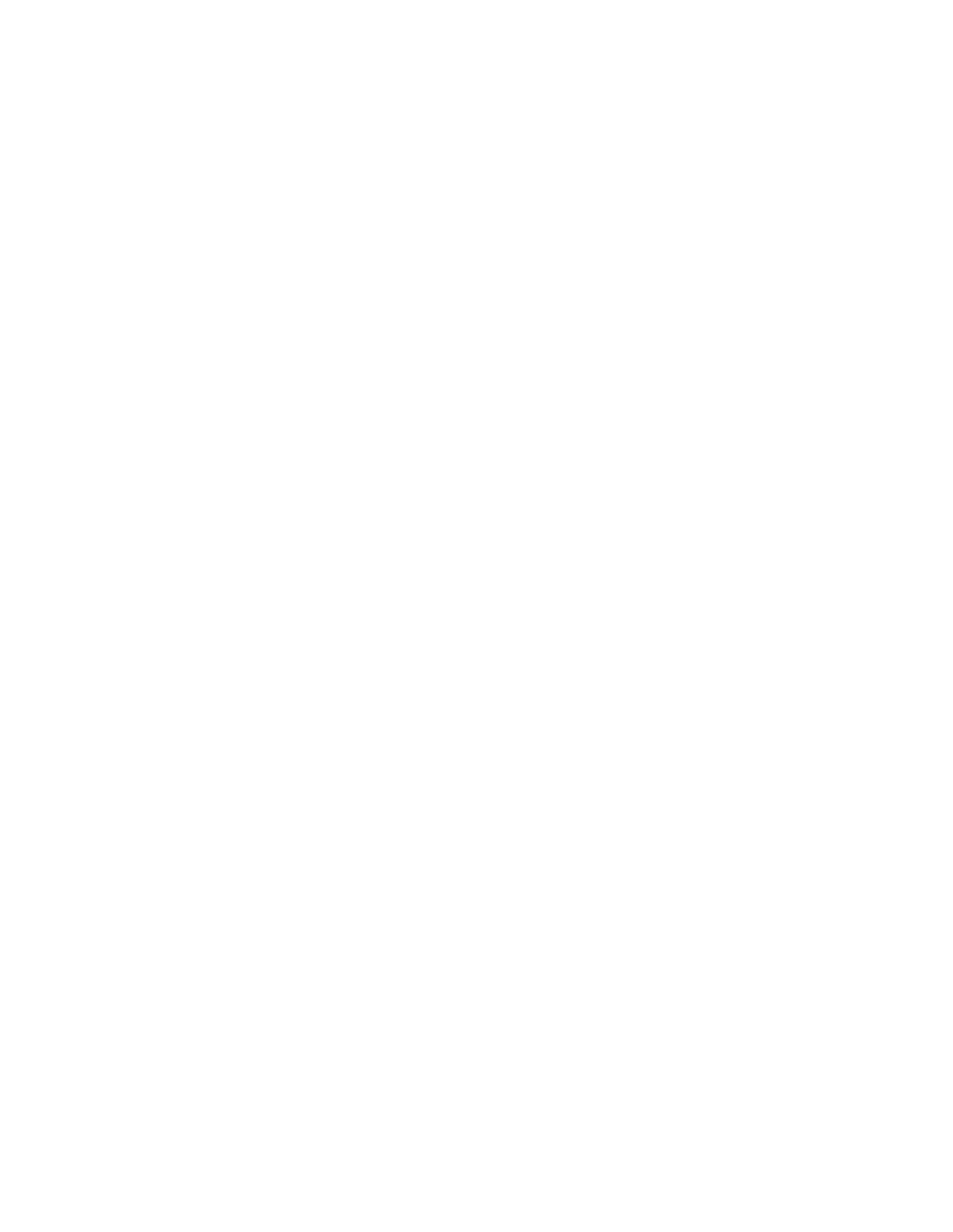## Study Results**n n n n n n n n n n n n n n n n n n n**

Narrative responses fell into 14 overlapping themes grouped under three broad categories. The broad categories included Compensation, Personal Well-being, and Benefitting Others. Three themes were identified for Compensation. Eight themes were identified for Personal Well-being, and three themes were identified for Benefitting Others. The tables below present these findings with quotes included to illustrate the themes.

| <b>TABLE 1 -- Compensation</b> | <b>Themes</b>                                        | <b>Participant Quote</b>                                                                                                                                                                                                                                                                                                                         |
|--------------------------------|------------------------------------------------------|--------------------------------------------------------------------------------------------------------------------------------------------------------------------------------------------------------------------------------------------------------------------------------------------------------------------------------------------------|
|                                | 1. Salary                                            | "Like [other participants] said a paycheck. That's<br>basically what it boils down to. Yes, I love my job;<br>and I like the social aspect, and I like making people<br>happy, but it's all about a paycheck."                                                                                                                                   |
|                                | 2. Support responsi-<br>bilities and lifestyle       | "It's a necessity, something I have to do. I need to<br>pay for my insurance and my home and support<br>myself. So it's a necessity."                                                                                                                                                                                                            |
|                                | 3. Pay for health<br>needs, including<br>medications | "Now, yes, it's a necessity to pay my bills, do insur-<br>ance and all that whereas before I had a couple<br>years where I was working I didn't have insurance,<br>and I didn't care because I wasn't sick. I was a<br>pretty healthy person, and didn't go to the doctor<br>every 6 weeks or whatever. Didn't take any medi-<br>cation at all." |

| <b>TABLE 2 -- Personal Well-Being</b> | <b>Themes</b>                                            |                                                                                                                                                                                                                                                                                                                                                  | <b>Participant Quote</b>                                                                                                                                                                                                                                                |
|---------------------------------------|----------------------------------------------------------|--------------------------------------------------------------------------------------------------------------------------------------------------------------------------------------------------------------------------------------------------------------------------------------------------------------------------------------------------|-------------------------------------------------------------------------------------------------------------------------------------------------------------------------------------------------------------------------------------------------------------------------|
|                                       | 1. Maintain health and<br>wellness                       | "Like lother participants] said a paycheck. That's<br>basically what it boils down to. Yes, I love my job;<br>and I like the social aspect, and I like making people<br>happy, but it's all about a paycheck."                                                                                                                                   |                                                                                                                                                                                                                                                                         |
|                                       | 2. Something to do and<br>a reason to get up.            | "It's a necessity, something I have to do. I need to<br>pay for my insurance and my home and support<br>myself. So it's a necessity."                                                                                                                                                                                                            |                                                                                                                                                                                                                                                                         |
|                                       | 3. Socialization and<br>interacting with other<br>people | "Now, yes, it's a necessity to pay my bills, do insur-<br>ance and all that whereas before I had a couple<br>years where I was working I didn't have insurance,<br>and I didn't care because I wasn't sick. I was a<br>pretty healthy person, and didn't go to the doctor<br>every 6 weeks or whatever. Didn't take any medi-<br>cation at all." |                                                                                                                                                                                                                                                                         |
|                                       | 4. Sense of purpose<br>and direction                     |                                                                                                                                                                                                                                                                                                                                                  | "Work keeps me going. MS is, instead of moving<br>slowly I'm moving straight forward. I got to keep go-<br>ing. I have something to accomplish  work means<br>everything to me. Keeps me active. Keeps me going.<br>I got to keep going. Got to move straight forward." |
|                                       | 5. Pride and sense of<br>accomplishment                  | sense of accomplishment."                                                                                                                                                                                                                                                                                                                        | "Mine was a sense of accomplishment. It's one thing<br>when you're looking at a wooded lot or whatever, and<br>then you say, "Well, you don't see much there now."<br>But then after you build a house, I built that. Your                                              |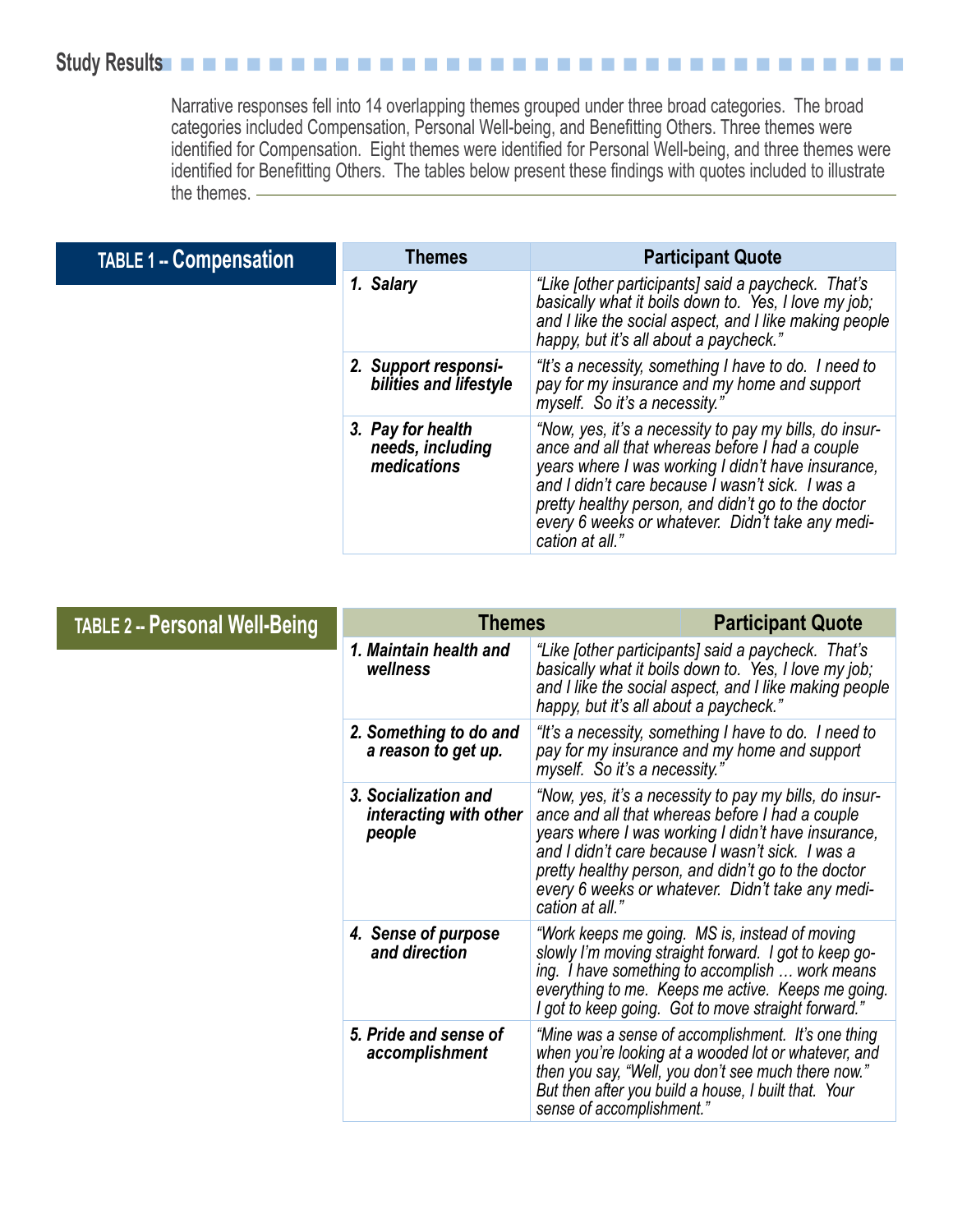| 6. Identity          | "I think the identity was the hardest thing for me.<br>I remember when I left teaching, I cried, I kept<br>saying, "I've lost my whole identity." People didn't<br>understand that. They really didn't, but I felt like<br>I I taught 30 years, and I just felt like that was<br>everything I had trained for." |
|----------------------|-----------------------------------------------------------------------------------------------------------------------------------------------------------------------------------------------------------------------------------------------------------------------------------------------------------------|
| 7. Enjoyment         | "It brings happiness, fulfillment, gives me something<br>to do. I really feel working keeps me going."                                                                                                                                                                                                          |
| 8. Stress and burden | "I get angry, because sometimes I use my work to<br>the point to where I'm a little too tired to do the zoo<br>and the things like that, and I think that's wrong. I<br>know I need to stop, and I need to let go of It will<br>be there tomorrow."                                                             |

| <b>TABLE 3 -- Benefitting</b> | <b>Themes</b>                                  | <b>Participant Quote</b>                                                                                                                                                                                                                                                                                                                                                                                                                                                                                                                                                                                                                                                                                                                    |
|-------------------------------|------------------------------------------------|---------------------------------------------------------------------------------------------------------------------------------------------------------------------------------------------------------------------------------------------------------------------------------------------------------------------------------------------------------------------------------------------------------------------------------------------------------------------------------------------------------------------------------------------------------------------------------------------------------------------------------------------------------------------------------------------------------------------------------------------|
| <b>Others</b>                 | 1. Value added and gen-<br>eral helping others | "There's a word The term that comes to mind as<br>something that I guess I'm used to from accounting.<br>But it's "value added." I feel like when I'm working,<br>I am value added. I am adding value. I am adding<br>value to my family. I am adding value to myself.<br>I'm adding value to my employer, and that makes<br>me feel really good. It makes me feel really, really<br>good when I feel like I can add value to something,<br>that my involvement has made a difference a big<br>project or a small project; but it's just That is<br>huge to me; and when I'm not working, sometimes<br>it's very hard to find things in life where you feel like<br>you can add value, and that's been something that I<br>struggled with." |
|                               | 2. Providing direct help<br>or assistance      | "My job keeps me going, particularly now. It's fulfill-<br>ing. You're helping people."                                                                                                                                                                                                                                                                                                                                                                                                                                                                                                                                                                                                                                                     |
|                               | 3. Inspiring others                            | "What inspires me is to have people come to me<br>and say I'm their inspiration because I'm doing so<br>well with my MS. And they look up to me; and they<br>think if I can do it, anybody can do it."                                                                                                                                                                                                                                                                                                                                                                                                                                                                                                                                      |

## **Discussion**n n n n n n n n n n n n n n n n n n n n n n n n n n n n n n n n n n

Results indicate that the meaning and motivation participants ascribed to work were many and multi-dimensional. Participants described employment as a means of financially supporting oneself and family, providing a sense of purpose and accomplishment, defining oneself, promoting socialization and limiting isolation, providing happiness and fulfillment, and meeting the need to help and inspire others. Focus group members felt better about themselves when they had something to do and a reason to get up, although the stress and burden of working did take its toll at times.

The findings from this study shed potentially important light on the meaning that people with MS ascribe to their career development. Results provide some encouraging evidence that people with MS (most in this study were still employed) view work as an important social role and as a means of staying active and retain